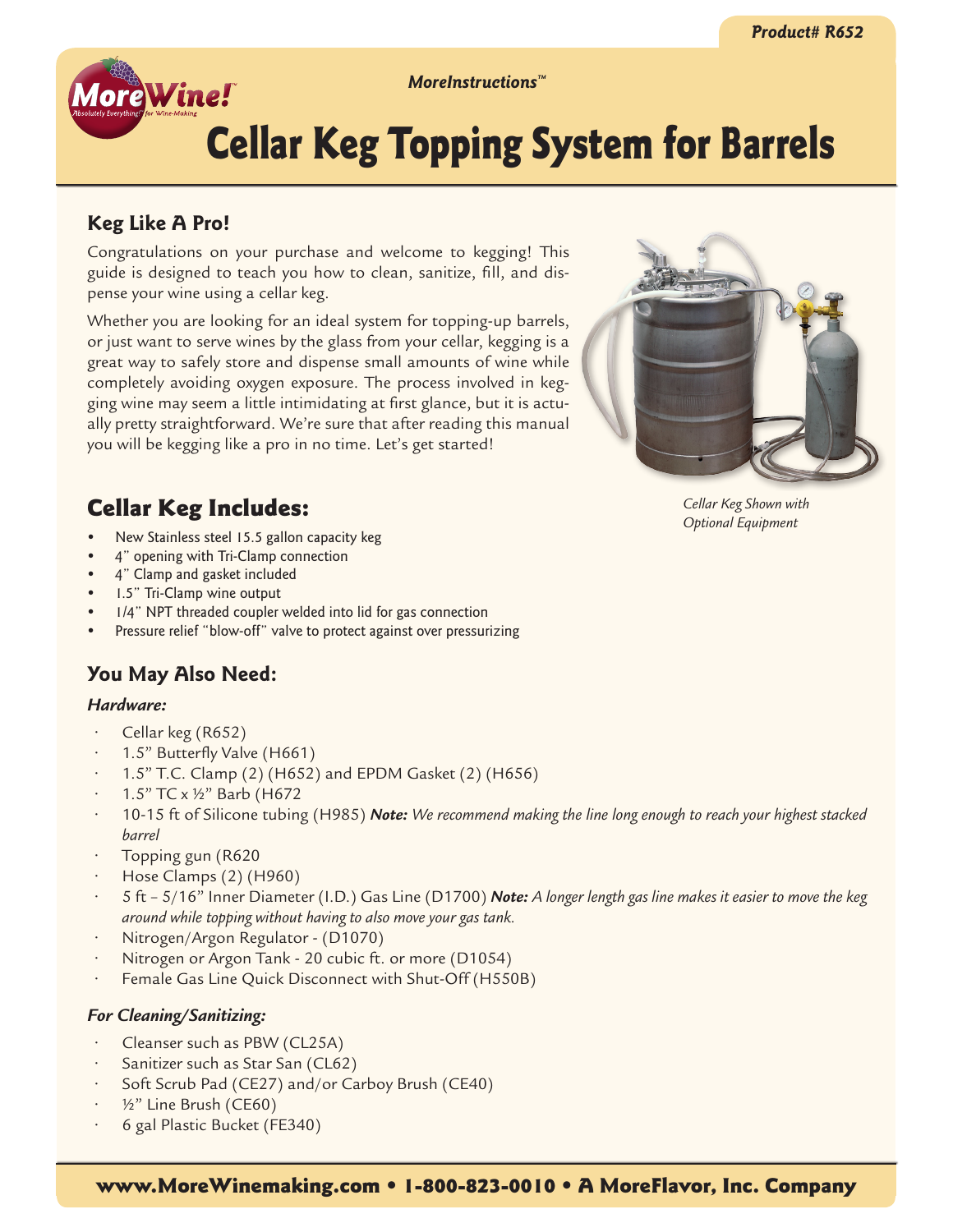### *You May Also Need:*

- Keg Lube, such as Lubrifilm (CL50)
- Replacement Keg O-Rings (KEG500)
- Replacement Poppets (KEG540)
- Replacement Body Connects (KEG460/KEG470)

# **The Keg**

The keg is made from stainless steel and designed to hold 15.5 gallons of liquid. The Cellar keg is made up of the following:



# *A) The Shell:*

This is the body of the keg that holds the liquid and is made of stainless steel.

# *B) The Lid:*

The lid is made up of a circular plate with a large tube passing through it (the "Beverage-Out" tube). Along with the tube the lid has a gas connect and pressure relief valve connected to it. The pressure relief valve is there for safety and is set to release at 20 PSI (pounds per square inch). The keg is sealed by clamping the lid to the keg with a large 4' TC clamp and gasket.



## *C) The 4" TC Clamp and EPDM Gasket:*

The large 4" TC clamp and gasket are used to attach the lid to the top of the keg of the keg.



# *D) The 1.5" Butterfly valve:*

The butterfly valve connects to the large metal tube coming out of the cellar keg. It works just like a faucet in your kitchen; when open wine is allowed to flow out. You connect it to the keg with a 1.5" TC clamp and gasket.



## *E) The 1.5" TC Clamp and EPDM Gasket:*

The 1.5" TC clamp and gasket are used to attach the butterfly valve to the end of the tube coming out of the keg.



## *F) The 1.5" TC x ½" Barb:*

This is the part that connects the ½" tubing to the Butterfly Valve. You attach this to the valve using the second 1.5" TC clamp and gasket.

## *G) The ½" Silicon Tubing:*

The silicon tubing connects the topping gun to keg (via the ½" barb shown above). Hose clamps should be used to seal both connections.

## *H) The Topping Gun:*

The topping gun is used to dispense the wine. Just like a nozzle attachment on a garden hose, squeezing the lever allows the wine to flow.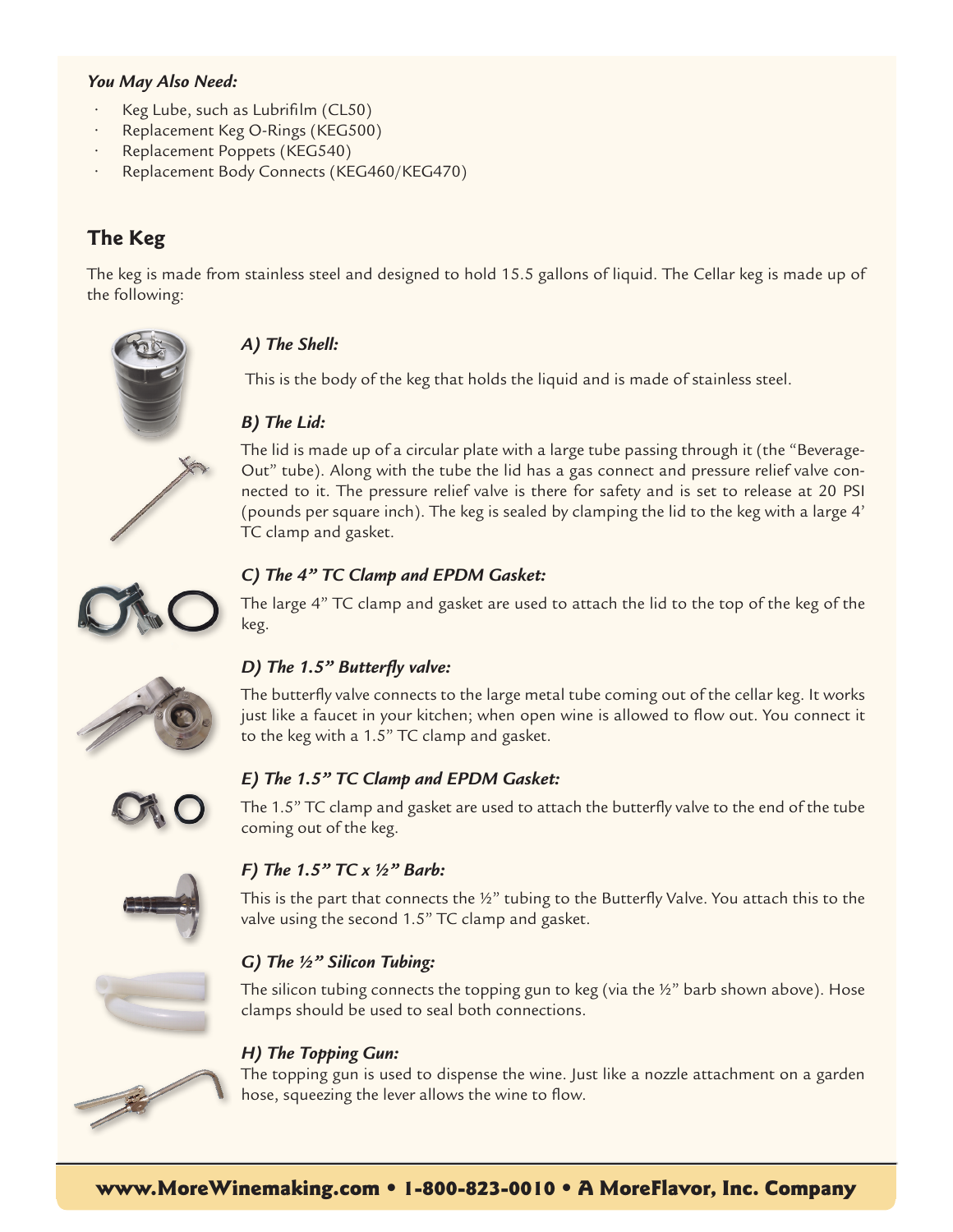# **Cleaning/Sanitizing**

#### *To Clean:*

1. 1.If the keg is dirty or has residue left over from the last use, use PBW and some warm to hot water to clean it:

A) *Completely dismantle the keg by taking off the clamp, gasket, and the keg lid. Remove the gas connect and the pressure relief valve by unscrewing them from the lid and put them in a bucket (take care to remove all the white, Teflon tape from both the male and female threads). Fill the keg at least half way, drop in the keg lid (but don't seal it up) and allow to soak for 30-60 minutes.*

B) *Next place the butterfly valve, clamps and gaskets in a bucket, being sure the valve is set to the "open" position before dropping it in. Then, add the silicon tubing, the ½" barb fitting and the topping gun to the bucket. Finally fill the bucket with enough warm to hot water to submerge all of the items and stir in some PBW. You may need to lift the tubing out from the bucket and lower it back into the liquid to get the air pockets out.*

- 2. While everything in the bucket is soaking in PBW, use a carboy brush or a soft scrub pad (**not** steel wool) to clean the shell of the keg inside and out. Pay close attention to crevices and out of sight areas - make sure they are cleaned thoroughly. Clean the Beverage-Out Tube and the silicon tubing with a 1/2" Line Brush and some PBW solution.
- 3. Drain the keg and the bucket containing the fittings and rinse everything well with warm to hot water. The PBW may be used on another keg/keg parts or dumped at this time.
- 4. Clean and inspect all pieces for signs of wear or breakage. Replace if needed.
- 5. Now that everything is clean and rinsed we can sanitize the keg assembly.

#### *To Sanitize:*

- 1. Mix up a 5 gal bucket of sanitizer (we recommend StarSan). Using a scrub cloth, wipe down the entire inside surface of the keg, starting with the inside surface of the lid then moving down the walls from the top. Then repeat. Once you're finished, pour about half the bucket of sanitizer into the keg.
- 2. Next place the gas-in connection and pressure relief fitting in the bucket of sanitizer, along with the 4" Tri-Clamp and Gasket as well as your 1.5" clamps, gaskets and butterfly valve. Allow these parts to soak for the recommended time for your sanitizer (1 minute for StarSan).
- 3. Install the lid on the keg, clamping it in place with the half-bucket's worth of sanitizer still inside. Reinstall the gas-in and pressure relief fittings on the keg lid, and install your butterfly valve on the beverageout wand of the keg.
- 4. Connect a piece of tubing to the butterfly valve and put the other end in your sanitizer bucket.
- 5. Connect your gas line to the keg, and using the lowest pressure possible to get liquid to flow, push the sanitizer out of the keg and back into your bucket. This will purge the keg of any air (replacing it with inert gas) and sanitize the inside of the beverage-out tube as well as the valve.

*Note: One of the main reasons that we suggest using a no-rinse sanitizer such as StarSan is that at this point you are finished and have a sanitary, purged space to put your wine into. If you were working with a sanitizer that needed to be rinsed out, such as a Metabisulfite solution, opening the keg to do so would disperse the inert gas that you just put in there.*

# **The Nitrogen/Argon Set-Up**

The Nitrogen/Argon setup consists of two main parts: the Nitrogen/Argon tank and the Nitrogen/ Argon regulator. Turning the handle on the tank counterclockwise turns the tank on. We highly recommend that a Nitrogen/Argon tank of 20 ft<sup>3</sup> or more is used, along with a regulator like the one pictured. Although smaller, more portable systems are available, they are not practical for cellar work.

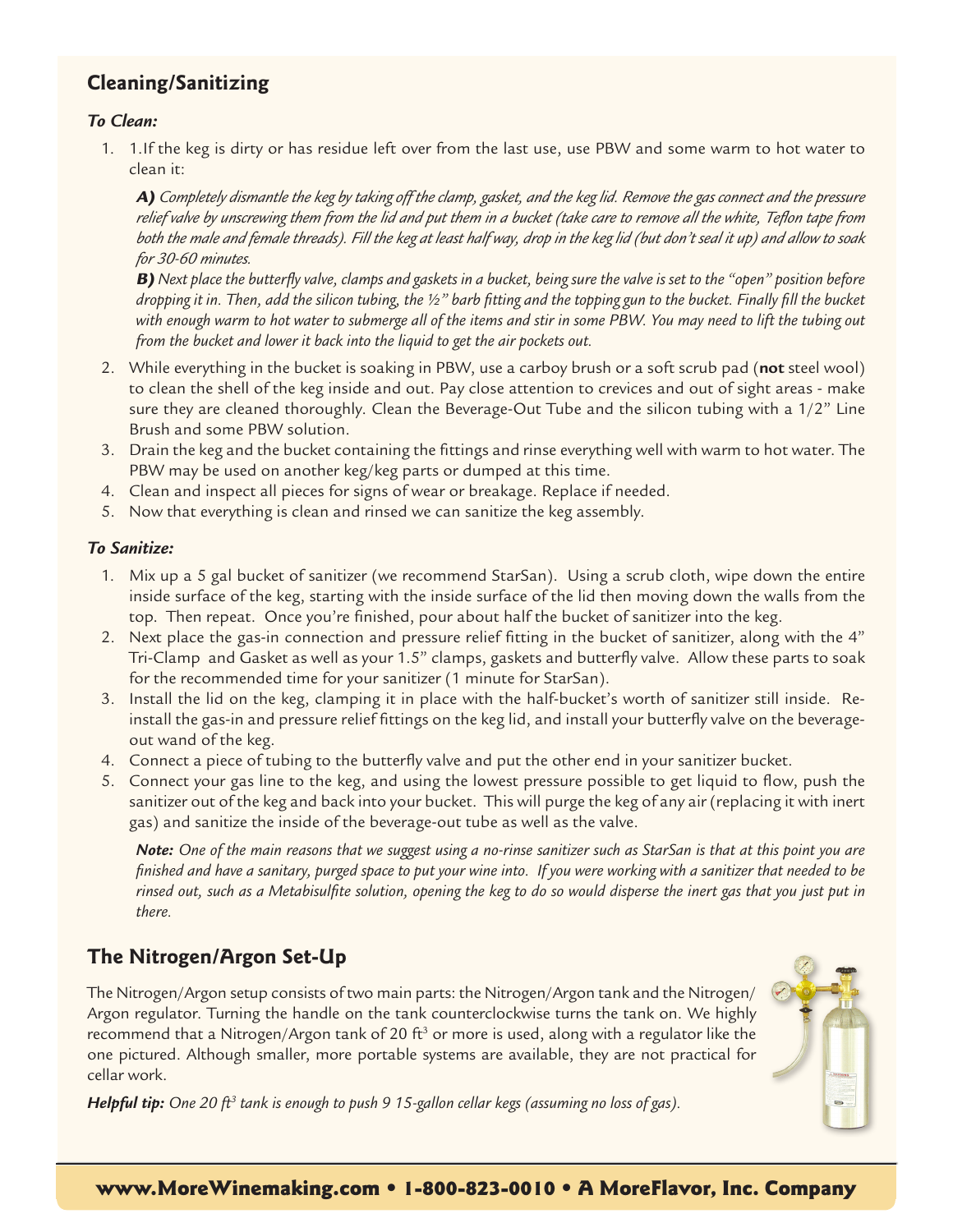# you will be kegging, or kegging and purging headspaces:

 $\cdot$   $\cdot$   $\cdot$  **CO**<sub>2</sub>: Good for purging, not for kegging! CO<sub>2</sub> is heavier than air so it makes a good protective blanket in headspaces. However, compared to Nitrogen or Argon, CO<sub>2</sub> goes into solution under relatively low pressure. This means that if you use CO<sub>2</sub> to push wine out of a keg - or a barrel - you can inadvertently carbonate your wine. Therefore we do not recommend using  $CO<sub>2</sub>$  in a kegging system.

Nitrogen, Argon and CO<sub>2</sub> are three inert gasses commonly used in winemaking because they do not react with wine (like oxygen does). Choosing which of these gasses is best suited for your needs will depend on whether

- **Nitrogen:** Good for kegging, not for purging! Unlike CO<sub>2</sub>, Nitrogen will not diffuse into wine at low pressures so it is safe to use it in a kegging set-up. However, Nitrogen is lighter than air so you cannot use it to form a protective blanket. As long as you are using Nitrogen to push the wine in kegs and not purge headspaces, then it is a fine choice.
- Argon: *Good for both kegging and purging!* Argon will not diffuse into wine so it is safe to use in kegs. As an added benefit, Argon is also heavier than air and can therefore be used to effectively purge headspaces in carboys and tanks. Because of these dual qualities we recommend using Argon for all of your cellar gas needs. It's the one gas that does it all!

#### *The Regulator*

#### How it Works:

The Regulator essentially takes the pressure of the gas in the tank and reduces it to a lower, controlled pressure. The regulator attaches to the tank with a threaded male hex piece. The body of the regulator has two gauges: the one on top is the adjustable pressure and the one on the side reads the pressure of the gas in the tank. The gauge that measures the tank pressure will remain fairly steady until most of the gas is gone from the tank. At that point, the gauge will start plummeting into the red, which means it will soon be time to get your tank filled, or swap it for a full one.

You can adjust the flow of gas by turning the screw in the main body of the regulator. This threaded fitting will usually be screwed all the way out when it is new, but it will not actually come completely apart from the regulator body. To engage it, thread it in slowly till the threads start to connect. The more you thread it in, the more the PSI will build and the more the gas will flow. Once the desired pressure is reached, moving the locknut until it hits the body of the regulator maintain your selected pressure.

On the bottom of the regulator is an on/off valve as well as a one-way valve, commonly called a check valve. These allow for ease of turning the gas flow on and off, and protect the regulator from anything flowing back up the gas line and into it.

#### Connecting the Regulator to the Keg:

Clearly the regulator must be connected to the keg in order to have gas flow into the keg and push the wine out. This system uses our CPC Sealing Quick Disconnects (QDs) to make that connection, and to make it easily undone as well. The Keg comes with a Male CPC QD (H551) threaded into the lid assembly, and we suggest that you

install the Female CPC QD (H550B) into the tubing that runs off of your regulator. Most gas equipment is supplied with 5/16" barbed fittings for attaching tubing to, and the Argon/Nitrogen regulator that we sell is no exception, so you should work with 5/16" tubing. The barb on the Female CPC QD is 14" - the 1/16" difference between this and the 5/16" tubing can easily be handled with a hose clamp.

#### Checking the System for Leaks:

When you first assemble your gas system, or if you add or modify anything, you should always check for gas leaks. The easiest way to check for leaks is to put all of the tubing and any connections (excluding the regulator and any other parts that may become damaged in liquid) into a bowl of water with the gas turned on. If a leak is present, you will see bubbles when submerged under water. Another great way to check for leaks is to use Star

#### *Selecting the Right Gas*



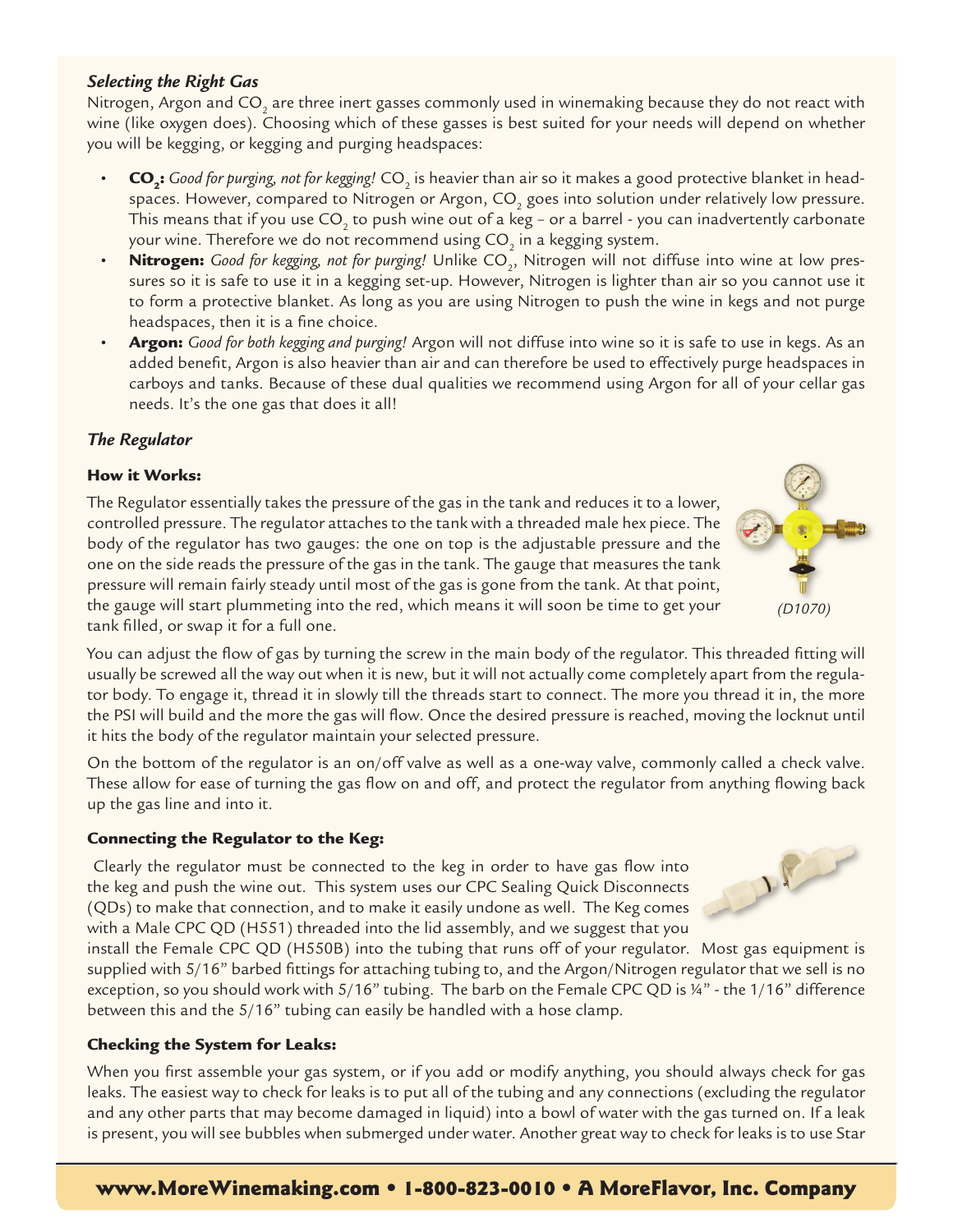San, which is known for foaming, in conjunction with a spray bottle or washcloth. Commercial leak detectors are available, but they are not necessary for small-scale systems.

# **Filling the Keg**

A cellar keg can be filled in two ways: by sliding the lid over just enough to get a racking cane into the keg; or by filling through the beverage-out tube itself, as long as the lid is unsealed (i.e.: the clamp is off) so that the gas inside can be displaced by the incoming wine. The advantage to filling through a racking cane is that it is easier to see the fill level in the keg, however filling through the beverage-out tube is convenient in that it offers better protection against oxidation and does not require any additional equipment.

## **Avoiding oxygen:**

- 1. As mentioned earlier in the sanitization section, the best way to avoid oxygen exposure when kegging is to make sure the oxygen is removed before filling your keg. This is best done during the sanitization process by pushing the sanitizer out with inert gas. We recommend this as the most effective technique for removing oxygen from a keg. *Note: since the lid is never opened during the purging both Nitrogen and Argon will work here.*
- 2. Another method for purging the oxygen from your keg is to sanitize your gas line and lower it to the bottom of the keg. Turn on the gas just enough to create a slow bleed and let it start to fill the keg. After about a minute, begin checking the level of the gas by trying to lower the flame of a lighter past the rim of the keg opening. The flame will stay lit as long as there is oxygen to burn. When the flame goes out there is no longer oxygen in the keg. It is now safe to fill. *Note: since the lid is open during the purging, only Argon can safely be used for this technique.*
- 3. 3. The final method for removing oxygen from the keg would be to purge the remaining headspace left at the top of the keg once it has been filled. This is done by sliding the lid to the side while the gas is hooked up and turned on low. You don't lift the lid just move it over until you have a  $\chi^2$  gap. Allow the gas to flow for 5-10 seconds until all of the oxygen in the headspace of the keg has been replaced by inert gas. Close the lid and turn off the gas. *Note: Even though you can purge the oxygen at the end of the transfer, this is the least recommended way to limit oxygen exposure because the wine remains in contact with oxygen during the entire filling process.*

# **Dispensing From a Keg**

## *To Dispense Kegged Wine:*

- 1. Sanitize everything, including the gas connect, butterfly valve, clamps, gaskets, tubing, ½" barbed fitting, and topping gun.
- 2. If you haven't already done so, attach your Gas-In Quick Disconnect to the Gas-In Body Connect on the keg. Set your regulator to 5-10 PSI. Use the lowest amount needed to move the wine. *Note: Longer lines need higher PSI settings than shorter ones to overcome the physics of line restriction.*
- 3. Assemble the tubing and topping gun set-up and connect it to the butterfly valve.
- 4. Open the butterfly valve and turn your gas on at the regulator.
- 5. Squeeze the handle on the topping gun and the wine will flow!
- 6. Enjoy!

# **Some Helpful Tips**

We recommend storing the keg with both the gas and the beverage lines disconnected from the keg (remember to sanitize the gas and beverage connections before connecting them the next time the keg is used). *Note: Do not store the keg with the silicon tubing connected to it and the valve open. While silicon is impervious to liquid, over time it can diffuse air across the tubing wall. Storing the keg open with the silicon tubing attached can possibly result in oxidation problems.*